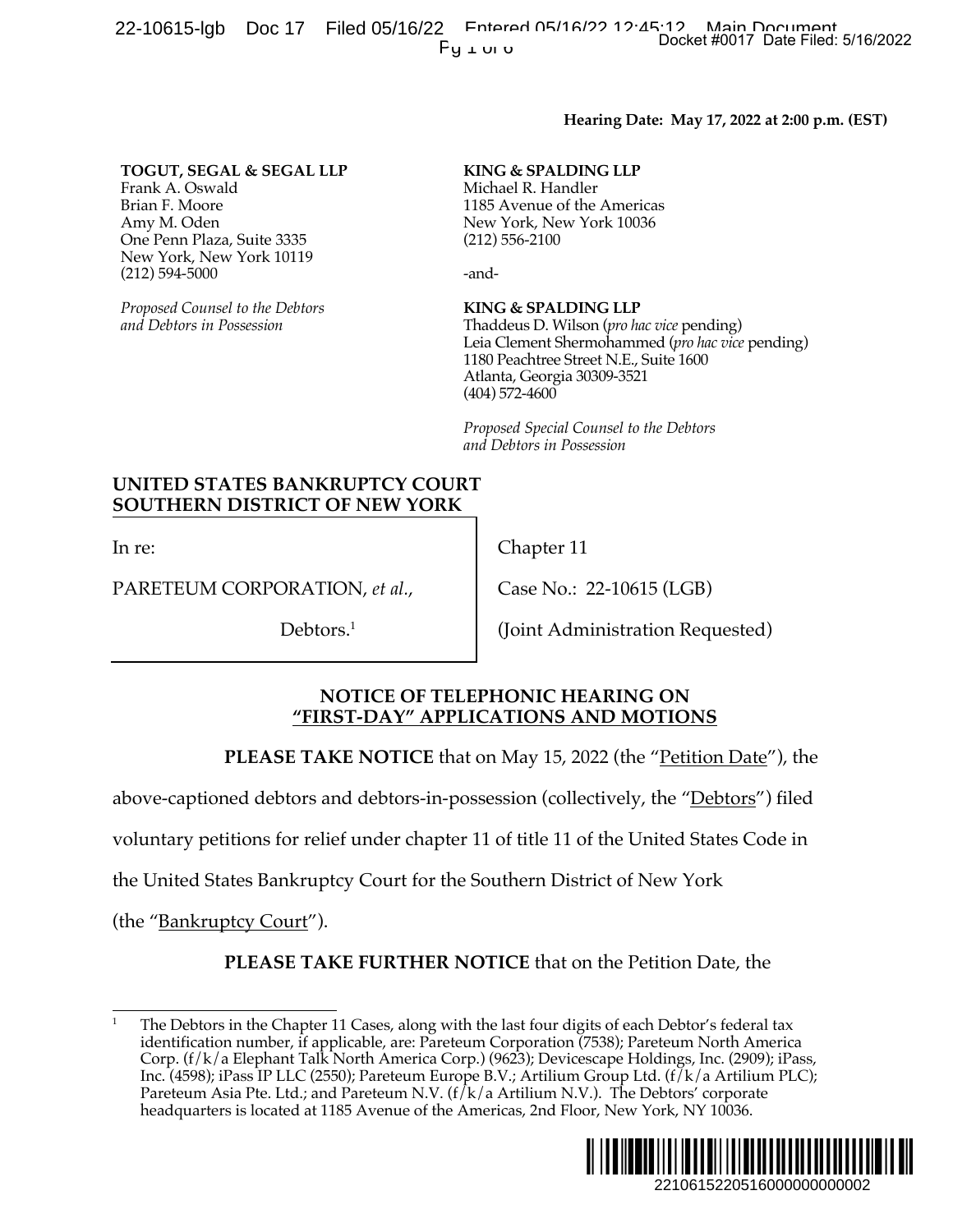#### 22-10615-lgb Doc 17 Filed 05/16/22 Entered 05/16/22 12:45:12 Main Document Pg 2 of 6

Debtors filed, among other items, the applications and motions that are listed on **Exhibit A** hereto (collectively, the "First Day Pleadings") and the *Declaration of Laura W. Thomas in Support of the Debtors' Chapter 11 Petitions and First Day Pleadings* [Docket No. 3] (the "<u>First Day Declaration</u>").

**PLEASE TAKE FURTHER NOTICE** that a telephonic hearing to consider the relief requested in the First Day Pleadings will be held on **May 17, 2022, at 2:00 p.m. (prevailing Eastern Time)**, or as soon thereafter as counsel can be heard, before the Honorable Lisa G. Beckerman, United States Bankruptcy Judge for the Southern District of New York, One Bowling Green, New York, New York 10004, via Court Solutions LLC at www.court-solutions.com. Parties wishing to participate in the First Day Hearing must make arrangements through CourtSolutions LLC no later than 10:00 A.M. on the day of the First Day Hearing. Instructions to register for CourtSolutions LLC are attached to the Court's General Order M-543.

**PLEASE TAKE FURTHER NOTICE** that Gen. Ord. M-543, along with other temporary procedures implemented by the Bankruptcy Court in connection with the COVID-19 pandemic (including electronic filing procedures for *pro se* parties) can be found by visiting www.nysb.uscourts.gov (the "Bankruptcy Court's Website) and clicking on the "Coronavirus COVID-19 Protocol" banner.

**PLEASE TAKE FURTHER NOTICE** that copies of the First Day Pleadings and First Day Declaration can be viewed and/or obtained by (i) accessing the Bankruptcy Court's Website for a fee, (ii) visiting the website for the Debtors' chapter 11 cases at http://www.kccllc.net/pareteum, or (iii) contacting the Office of the Clerk of the United States Bankruptcy Court, Southern District of New York. Please note that a PACER password is required to access documents on the Bankruptcy Court's Website.

2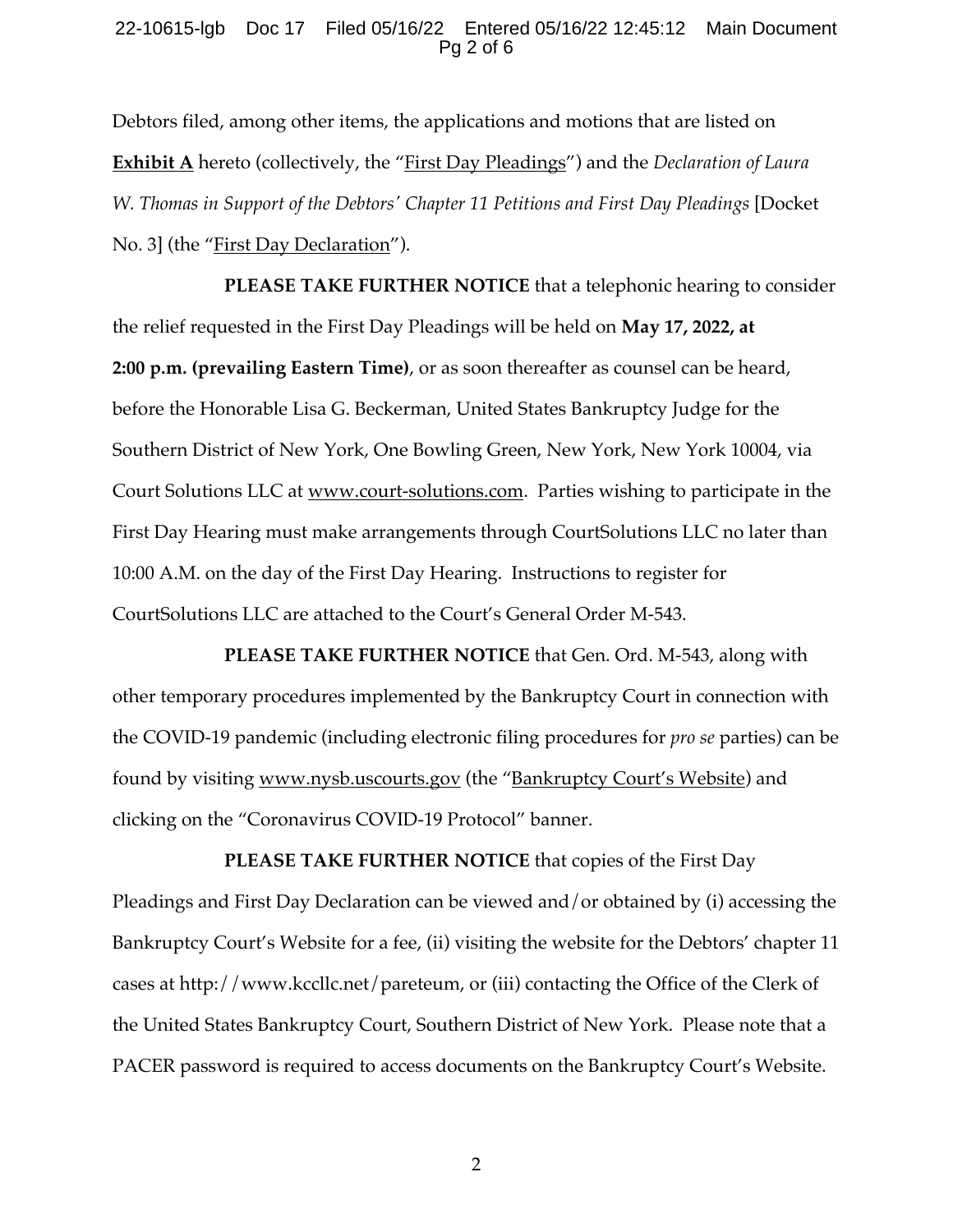#### 22-10615-lgb Doc 17 Filed 05/16/22 Entered 05/16/22 12:45:12 Main Document Pg 3 of 6

Dated: New York, New York May 16, 2022

PARETEUM CORPORATION, *et al*. *Debtors and Debtors in Possession By its Proposed Counsel* TOGUT, SEGAL & SEGAL LLP, By:

/s/Frank A. Oswald FRANK A. OSWALD BRIAN F. MOORE AMY M. ODEN One Penn Plaza, Suite 3335 New York, New York 10119 Telephone: (212) 594-5000 frankoswald@teamtogut.com bmoore@teamotogut.com aoden@teamtogut.com

and;

Michael R. Handler KING & SPALDING LLP 1185 Avenue of the Americas New York, New York 10036 Telephone: (212) 556-2100 Facsimile: (212) 556-2222 Email: mhandler@kslaw.com

and

Thaddeus D. Wilson (*pro hac vice* pending) Leia Clement Shermohammed (*pro hac vice* pending) KING & SPALDING LLP 1180 Peachtree Street N.E. Ste. 1600 Atlanta, GA 30309-3521 Telephone: (404) 572-4600 Facsimile: (404) 572-5100 Email: thadwilson@kslaw.com lshermohammed@kslaw.com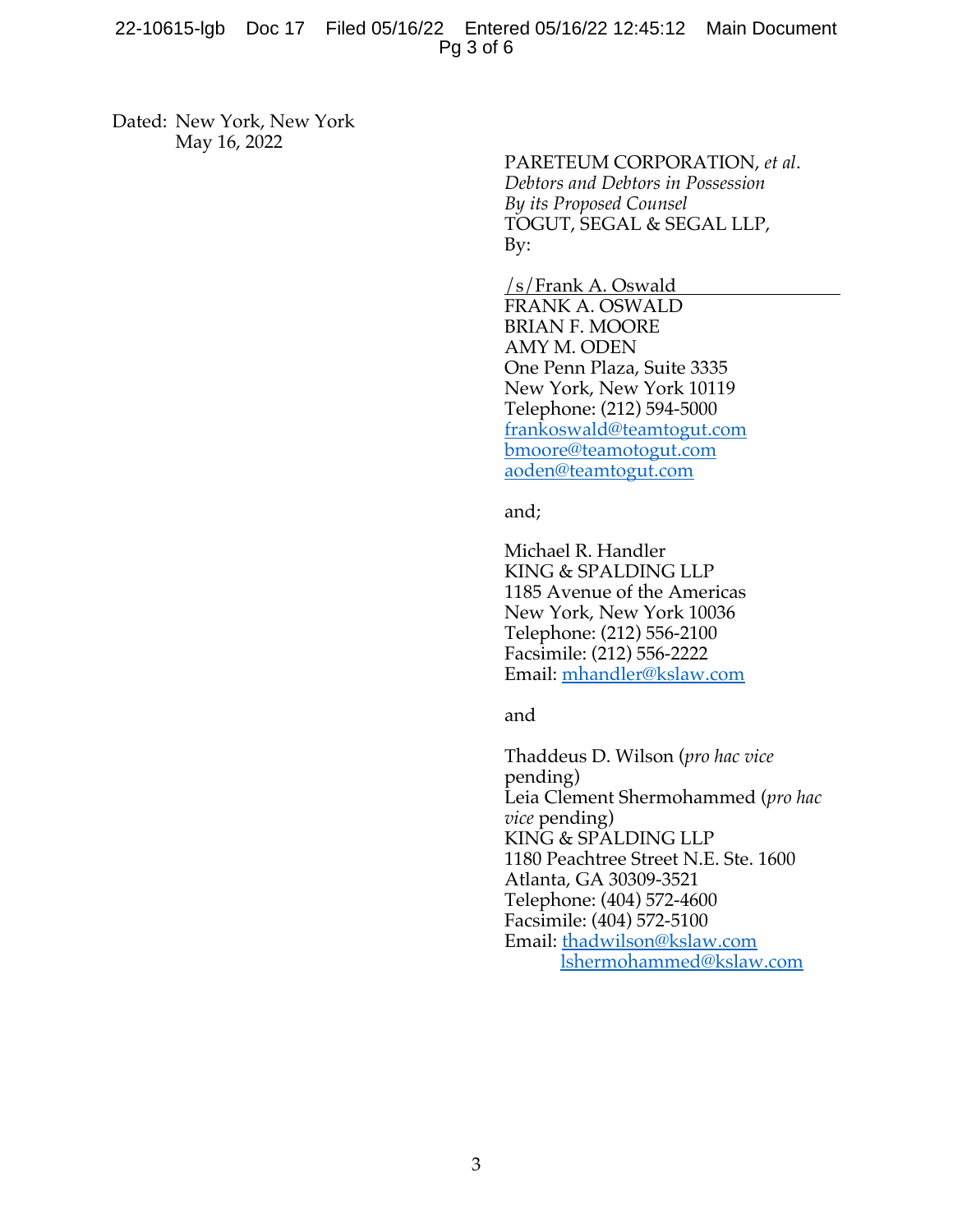# **Exhibit A**

## 1. **First Day Declaration.**

Declaration of Laura W. Thomas in Support of the Debtors' Chapter 11 Petitions and First Day Pleadings [Docket No. 3].

### 2. **Joint Administration.**

Debtors' Motion for Entry of an Order Directing Joint Administration of their Chapter 11 Cases [Docket No. 2 *in Lead Case and all affiliated cases*].

### 3. **Claims Agent Retention.**

Debtors' Application for Entry of an Order (I) Authorizing and Approving the Appointment of Kurtzman Carson Consultants, LLC as Claims and Noticing Agent, Effective *Nunc Pro Tunc* to the Petition Date, and (II) Granting Related Relief [Docket No. 4].

#### 4. **Creditor Matrix.**

Debtors' Motion for Entry of an Order (I) Authorizing the Debtors to (A) Maintain A List of Creditors in Lieu of Submitting A Formatted Mailing Matrix, (B) File A Consolidated List of the Debtors' Top Thirty Creditors and (II) Establishing Procedures for Notifying Parties of the Commencement of these Chapter 11 Cases [Docket No. 5].

### 5. **Motion to Enforce Automatic Stay.**

Debtors' Motion for Entry of an Order (I) Enforcing the Protections of 11 U.S.C. §§ 362, 365, 525, and 541(c); (II) Approving the Form and Manner of Notice; and (III) Granting Related Relief [Docket No. 6].

### 6. **SOFAs and Schedules Extension.**

Debtors' Motion for Entry of an Order (I) Extending Time to File Schedules of Assets and Liabilities, Schedules of Current Income and Expenses, Schedules of Executory Contracts and Unexpired Leases, and Statements of Financial Affairs; (II) Extending Time to File Rule 2015.3 Financial Reports, (III) Waiving Requirements to File the List of Equity Holders and Serve Notice of Commencement on All Equity Holders; and (IV) Granting Related Relief [Docket No. 7].

### 7. **Foreign Vendors.**

Debtors' Motion for Entry of Interim and Final Orders Authorizing the Debtors to Pay the Prepetition Claims of Certain Foreign Vendors [Docket No. 11].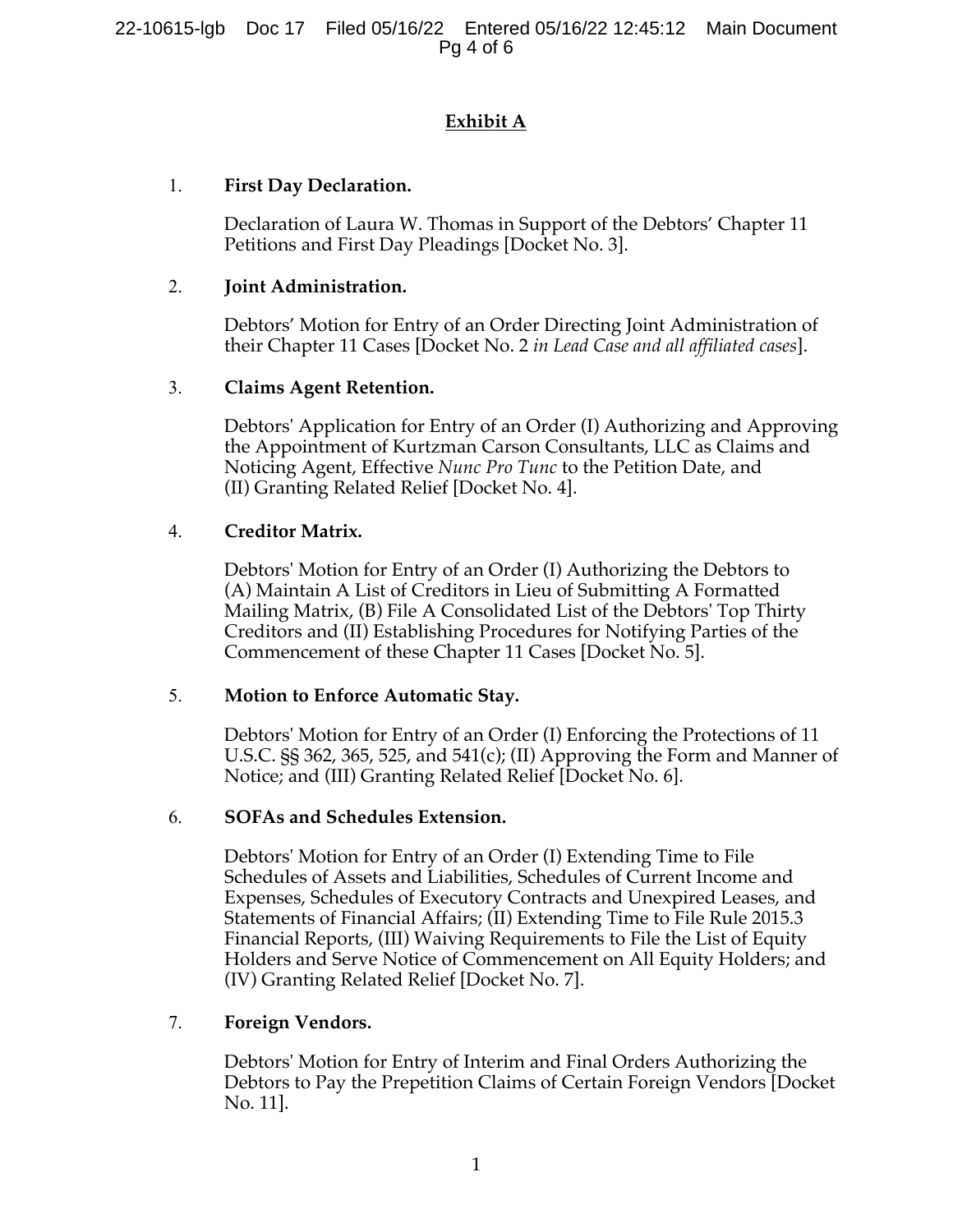#### 8. **Taxes.**

Debtors' Motion for Entry of Interim and Final Orders (I) Authorizing, But Not Directing the Debtors to Pay the Prepetition Taxes and Fees (II) Authorizing Applicable Banks and Other Financial Institutions to Honor and Process Related Checks and (III) Granting Related Relief [Docket No. 12].

#### 9. **Wages and Employee Benefits.**

Debtors' Motion for Entry of Interim and Final Orders (I) Authorizing, But Not Directing, The Debtors to (A) Pay Prepetition Wages, Salaries, Employee Benefits, Payroll Taxes and Other Compensation and (B) Maintain Employee Compensation and Benefits Programs and Pay Related Administrative Obligations, (II) Authorizing Applicable Banks and Other Financial Institutions to Honor and Process Related Checks and Transfers; and (III) Granting Related Relief [Docket No. 8].

#### 10. **Insurance Motion.**

Debtors' Motion for Entry of Interim and Final Orders (I) Authorizing, But Not Directing the Debtors to (A) Continue Their Insurance Policies and Pay all Obligations Thereof, (B) Renew, Supplement, Modify, or Purchase New Insurance Coverage, (C) Maintain Surety Bonds, (D) Honor the Terms of the Financing Agreement and Pay Premiums Thereunder, (II) Authorizing Applicable Banks and Other Financial Institutions to Honor and Process Related Checks and Transfers and (III) Granting Related Relief [Docket No. 10].

### 11. **Cash Management.**

Debtors' Motion Seeking Entry of Interim and Final Orders (I) Authorizing the Debtors to (A) Continue to Operate their Cash Management System, Including Existing Bank Accounts, (B) Honor Certain Prepetition Obligations Related Thereto, (C) Maintain Existing Bank Accounts and Utilize Existing Business Forms, and (D) Continue to Perform Intercompany Transactions, and (II) Granting Related Relief [Docket No. 9].

### 12. **DIP Financing.**

Debtors' Motion for Entry of Interim and Final Orders, Pursuant to 11 U.S.C. §§ 105, 361, 362, 363, 364, 503, 506, 507 and 552, (I) Authorizing Debtors to (A) Obtain Post-Petition Financing and (B) Use Cash Collateral, (II) Granting Liens and Providing Claims with Superpriority Administrative Expense Status, (III) Granting Adequate Protection to the Prepetition Secured Parties, (IV) Modifying the Automatic Stay, (V) Scheduling a Final Hearing and (VI) Granting Related Relief [Docket No. 14].